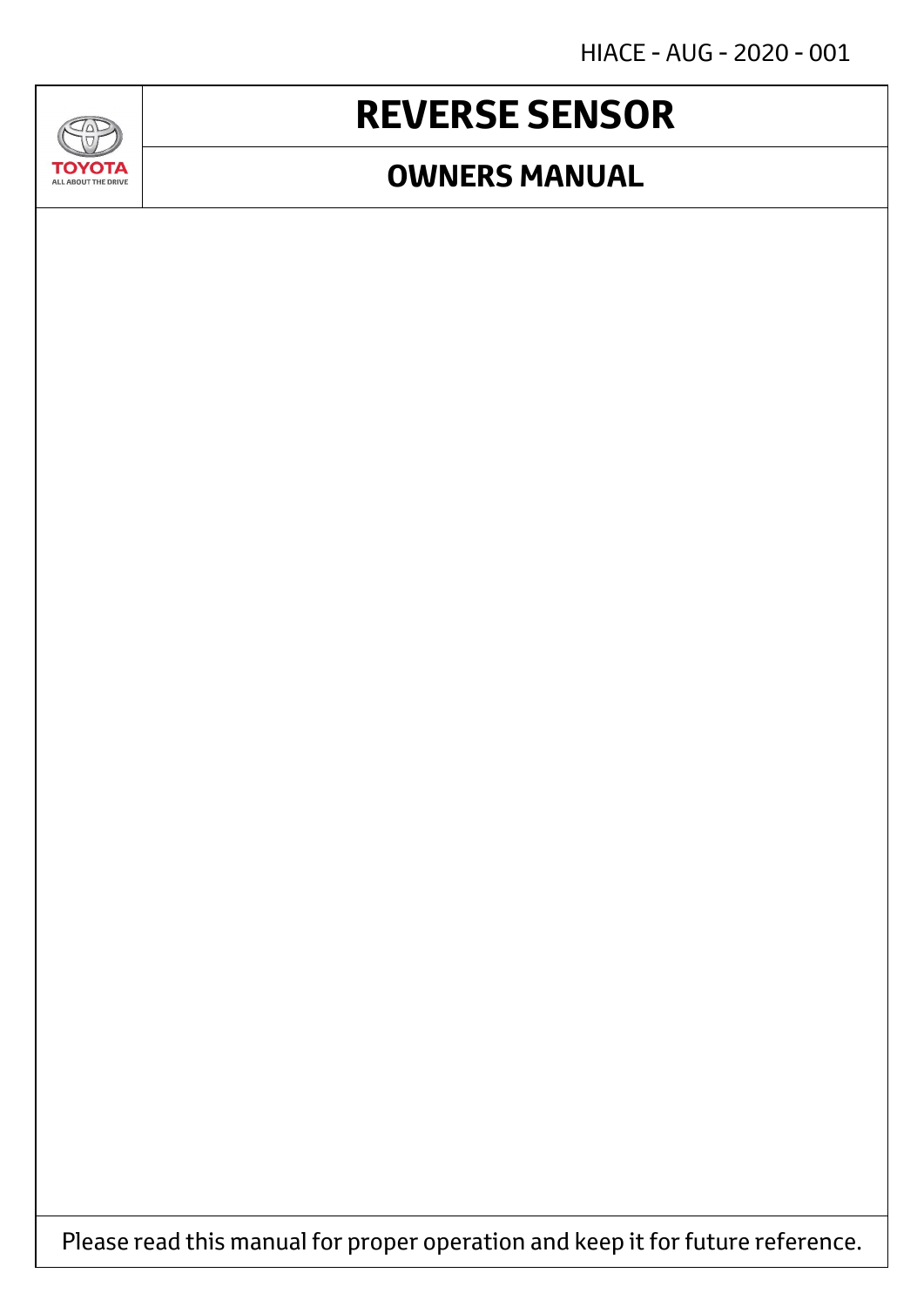HIACE - AUG - 2020 - 001

#### $\mathcal{U}$ **TOYOTA** ALL ABOUT THE DRIVE

## **ALARM SYSTEM**

#### **REVERSE SENSOR**

| <b>Section</b> | <b>Title</b>                        | Page        |
|----------------|-------------------------------------|-------------|
| 1.0            | <b>Operating Instruction</b>        |             |
|                |                                     |             |
| 2.0            | <b>System Functionality</b>         | $\mathbf 2$ |
|                |                                     |             |
| 3.0            | <b>Warranty &amp; Certification</b> | 3           |

Please read this manual for proper operation and keep it for future reference.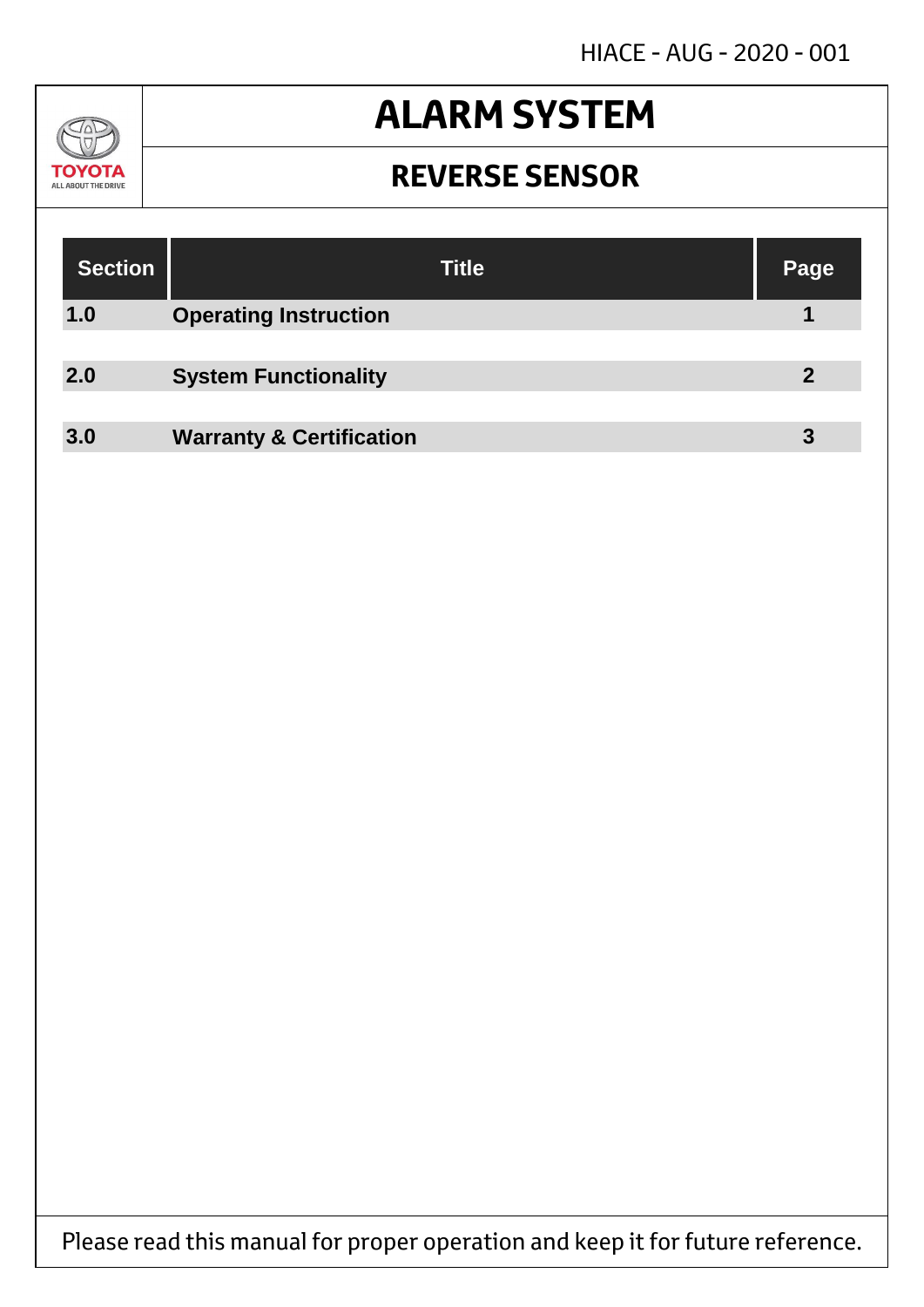# **SECTION 1.0**

### **Operating Instruction**

The vehicle is equipped with a system that facilitates parking manoeuvres in reverse by detecting any obstacles that could damage the vehicle. When you engage the reverse gear, a beep (speaker) signals that the sensor has activated. Any obstacle detected is indicated by an intermittent beep signal, which increases in frequency until it becomes a continuous sound as the vehicle moves near to the obstacle itself.

ALL ABOUT THE DRIVE



**Continuous Signaling Zone:** this is the zone nearest to the bumper (up to about 40 cm). The sensor detects obstacle and give a continuous acoustic signal whether the vehicle is at a standstill or moving. The driver should stop reversing.

**Intermittent Zone:** this is the intermediate zone (up to about 40 to 120 cm). The sensor detects obstacle and give an intermittent acoustic signal even when the vehicle is at a standstill. If the vehicle approaches the obstacles, the acoustic signal gets more rapid.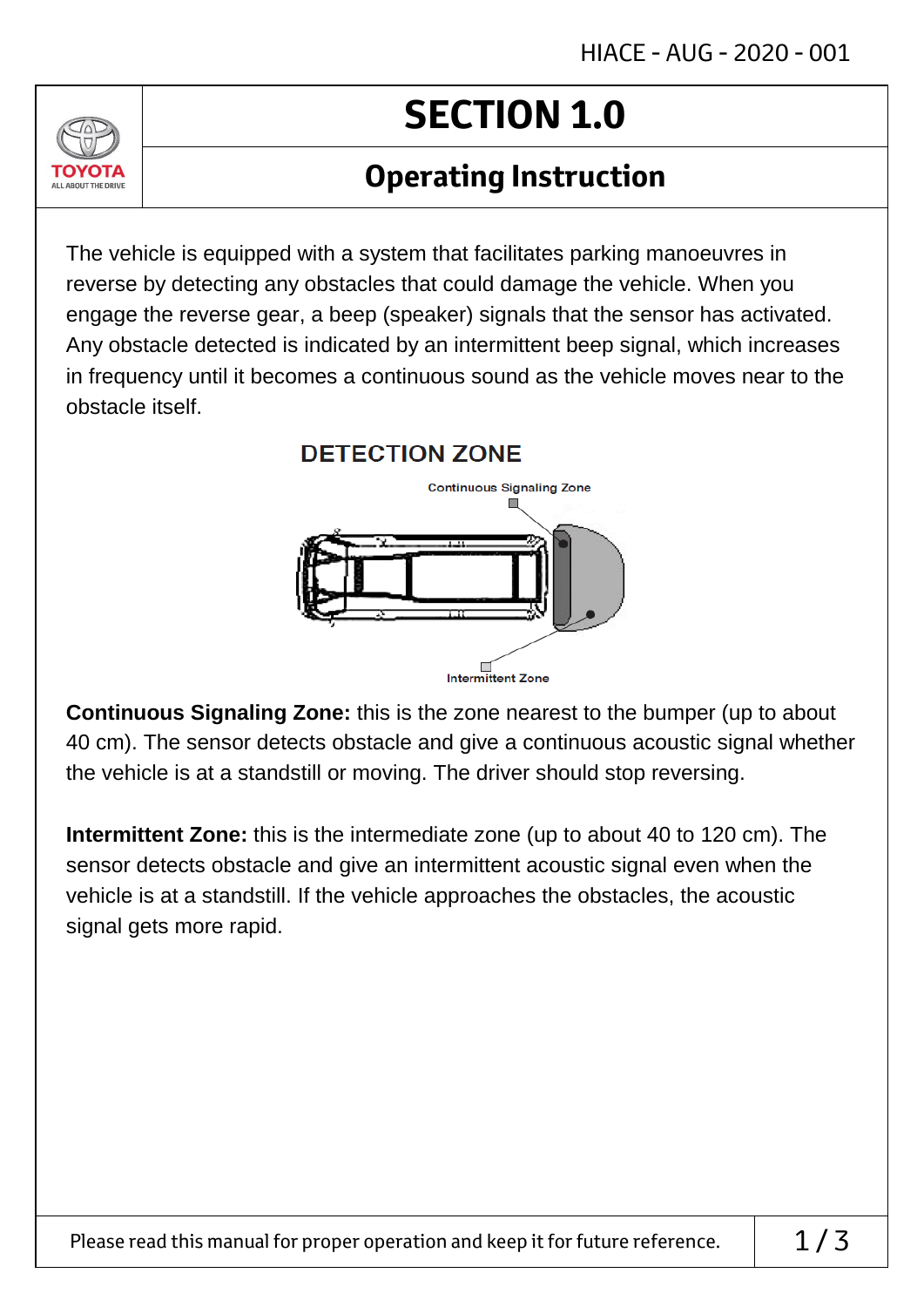

## **SECTION 2.0**

### **System Functionality**

#### **GENERAL RECOMMENDATIONS**

- Remember that this device is a valid aid during backing up manoeuvres but that only the driver is responsible for evaluating obstacles. The driver must drive in a careful, prudent way to prevent damage to persons or property.
- High speed during reversing manoeuvres prevents the obstacles from being detected in time.
- In certain circumstances, awkward obstacles, such as very low, thin or pointed ones may not be detected.
- To avoid faulty operation, mud and dirt must be cleaned from the sensors. Do not use hard or pointed objects to clean the sensors.